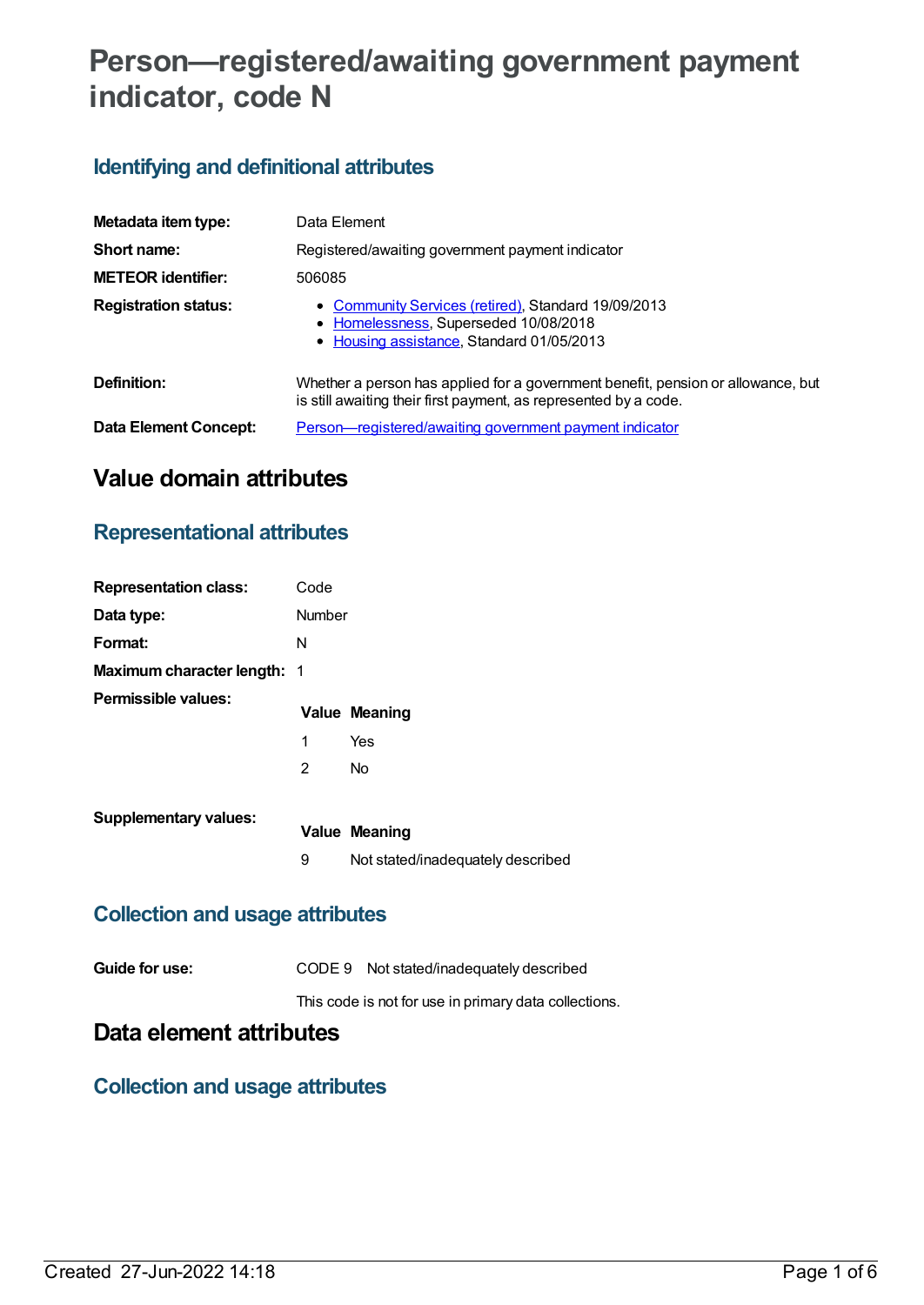| Guide for use:                         | This data element may be collected twice:                                                                                                                     |
|----------------------------------------|---------------------------------------------------------------------------------------------------------------------------------------------------------------|
|                                        | 1. if a person has applied for a government benefit, pension or allowance, and is<br>still awaiting their first payment before the support period starts; and |
|                                        | 2. if a person has applied for a government benefit, pension or allowance, and is<br>still awaiting their first payment after the support period commences.   |
| <b>Collection methods:</b>             | The permissible values for this data element are used to form the response<br>categories to the questions:                                                    |
|                                        | "Have you applied for a government benefit?"; and                                                                                                             |
|                                        | "Are you waiting for the benefit?"                                                                                                                            |
| <b>Source and reference attributes</b> |                                                                                                                                                               |

| <b>Submitting organisation:</b>                             | Australian Institute of Health and Welfare                                                                                                                                |
|-------------------------------------------------------------|---------------------------------------------------------------------------------------------------------------------------------------------------------------------------|
| <b>Relational attributes</b>                                |                                                                                                                                                                           |
| Related metadata<br>references:                             | Supersedes Person-registered/awaiting government payment indicator, code N<br>• Homelessness, Superseded 01/05/2013<br>• Housing assistance, Superseded 01/05/2013        |
|                                                             | Has been superseded by Person-registered/awaiting government payment<br>indicator, yes/no/not stated/inadequately described code N<br>• Homelessness, Standard 10/08/2018 |
| <b>Implementation in Data Set</b><br><b>Specifications:</b> | Specialist Homelessness Services NMDS 2013-14 Homelessness, Superseded<br>26/08/2014<br>Housing assistance, Superseded 26/08/2014                                         |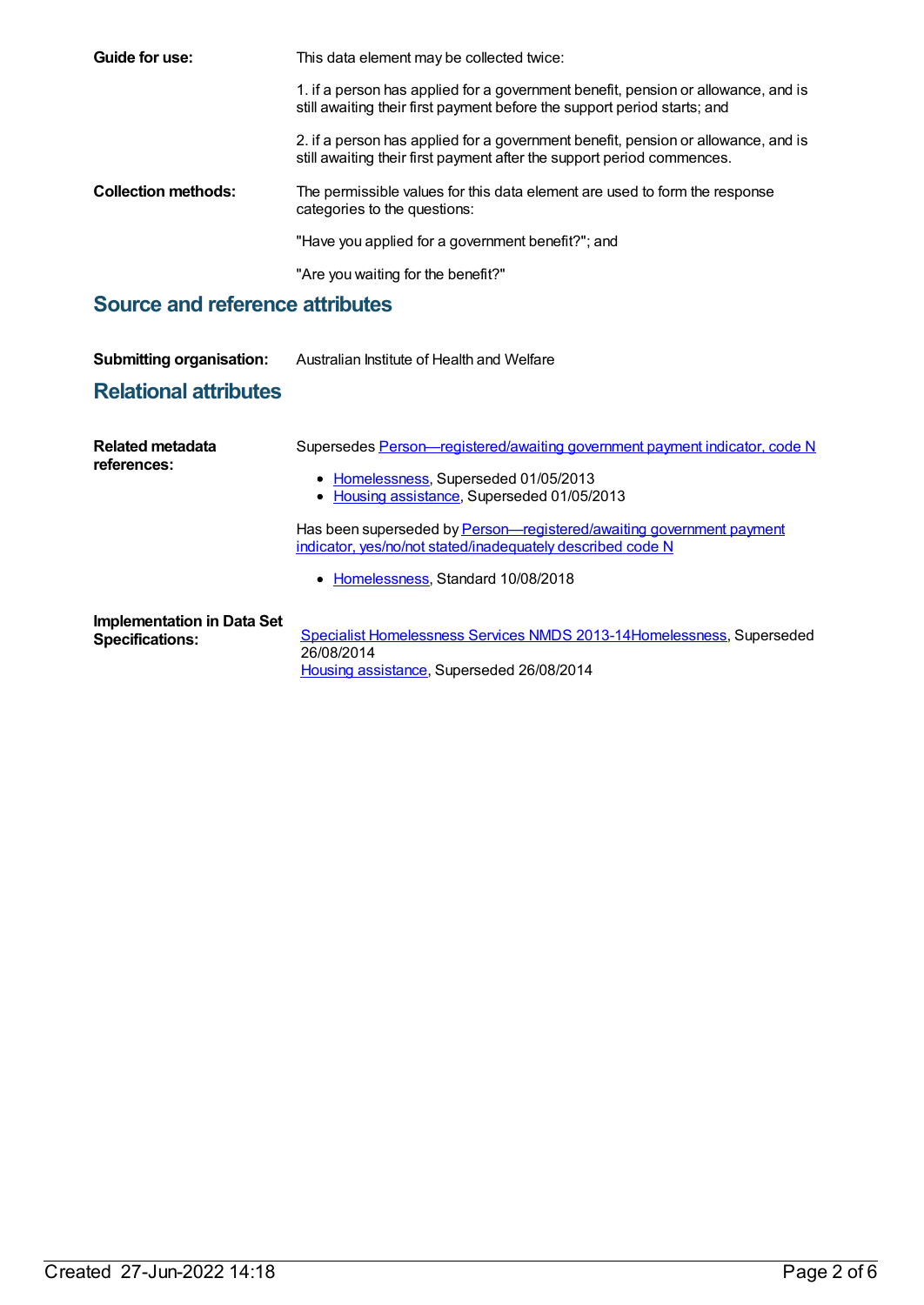#### *Implementation end date:* 30/06/2014

#### *Conditional obligation:*

In the Specialist Homelessness Services NMDS, this data element is only collected for clients who report nil income (CODE 17) in Person—principal source of cash income, code NNNN.

This question establishes whether clients may have applied for a government benefit, pension or allowance, but are still awaiting their first payment.

#### *DSS specific information:*

This data element is collected four times, for the following points in time:

- one week before the start of the support period (the Service episodeepisode start date, DDMMYYYY)
- at the date of presentation
- at the end of the reporting period (the Service event—last service provision date, DDMMYYYY)
- at the end of the support period (the Service episode—episode end date, DDMMYYYY).

Only one permissible value is selected in each case.

This collection records a response of Don't Know (CODE 99), which is equivalent to the code Not stated/Inadequately described (CODE 9) in the Standard.

Specialist [Homelessness](https://meteor.aihw.gov.au/content/581255) Services NMDS 2014-1[5Homelessness](https://meteor.aihw.gov.au/RegistrationAuthority/14), Superseded 24/11/2016 Housing [assistance](https://meteor.aihw.gov.au/RegistrationAuthority/11), Superseded 24/11/2016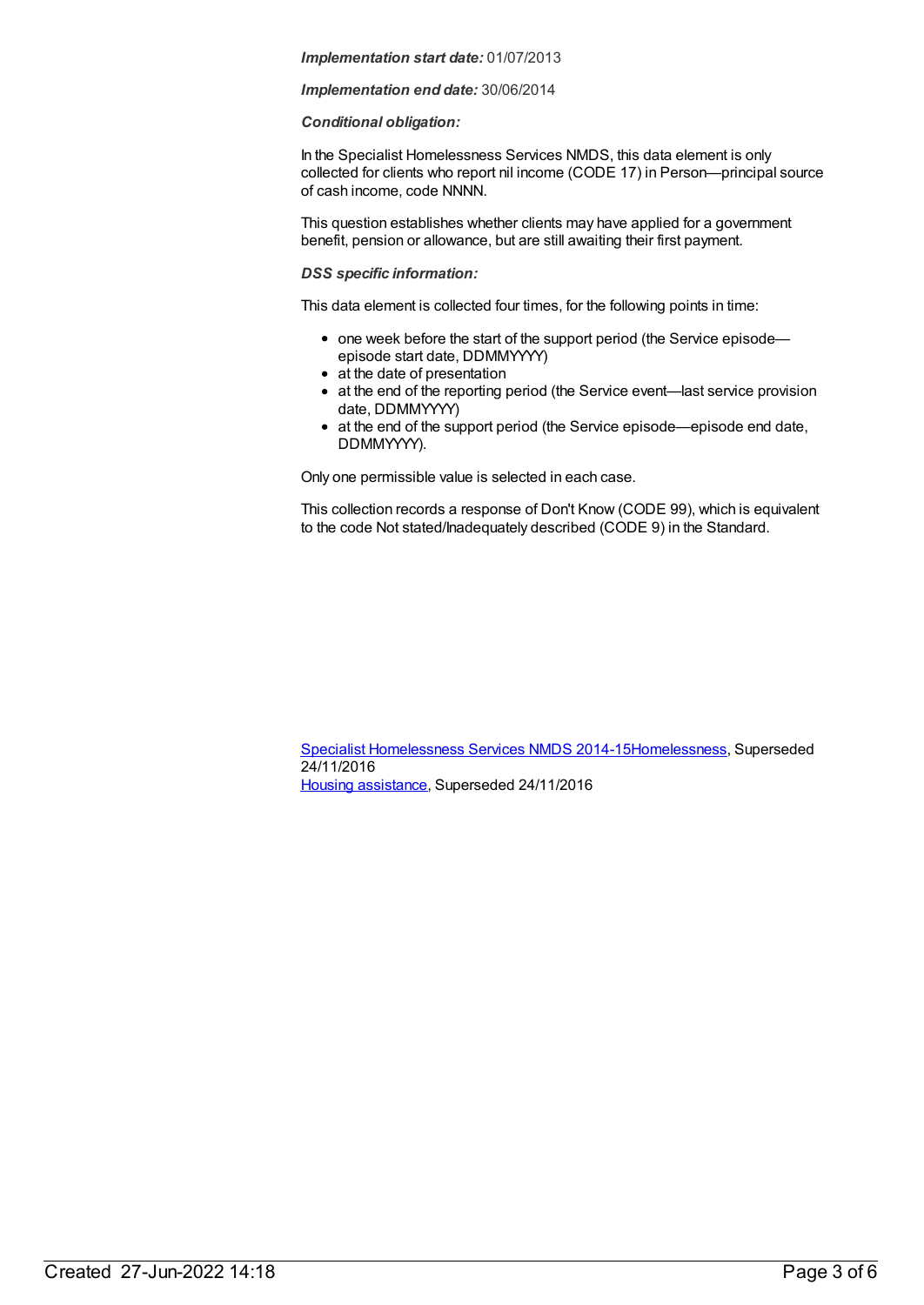#### *Implementation end date:* 30/06/2015

#### *Conditional obligation:*

In the Specialist Homelessness Services NMDS, this data element is only collected for clients who report nil income (CODE 17) in Person—principal source of cash income, code NNNN.

This question establishes whether clients may have applied for a government benefit, pension or allowance, but are still awaiting their first payment.

#### *DSS specific information:*

This data element is collected four times, for the following points in time:

- one week before the start of the support period (the Service episodeepisode start date, DDMMYYYY)
- at the date of presentation
- at the end of the reporting period (the Service event—last service provision date, DDMMYYYY)
- at the end of the support period (the Service episode—episode end date, DDMMYYYY).

Only one permissible value is selected in each case.

This collection records a response of Don't Know (CODE 99), which is equivalent to the code Not stated/Inadequately described (CODE 9) in the Standard.

Specialist [Homelessness](https://meteor.aihw.gov.au/content/658005) Services NMDS 2015-1[7Homelessness](https://meteor.aihw.gov.au/RegistrationAuthority/14), Superseded 24/11/2016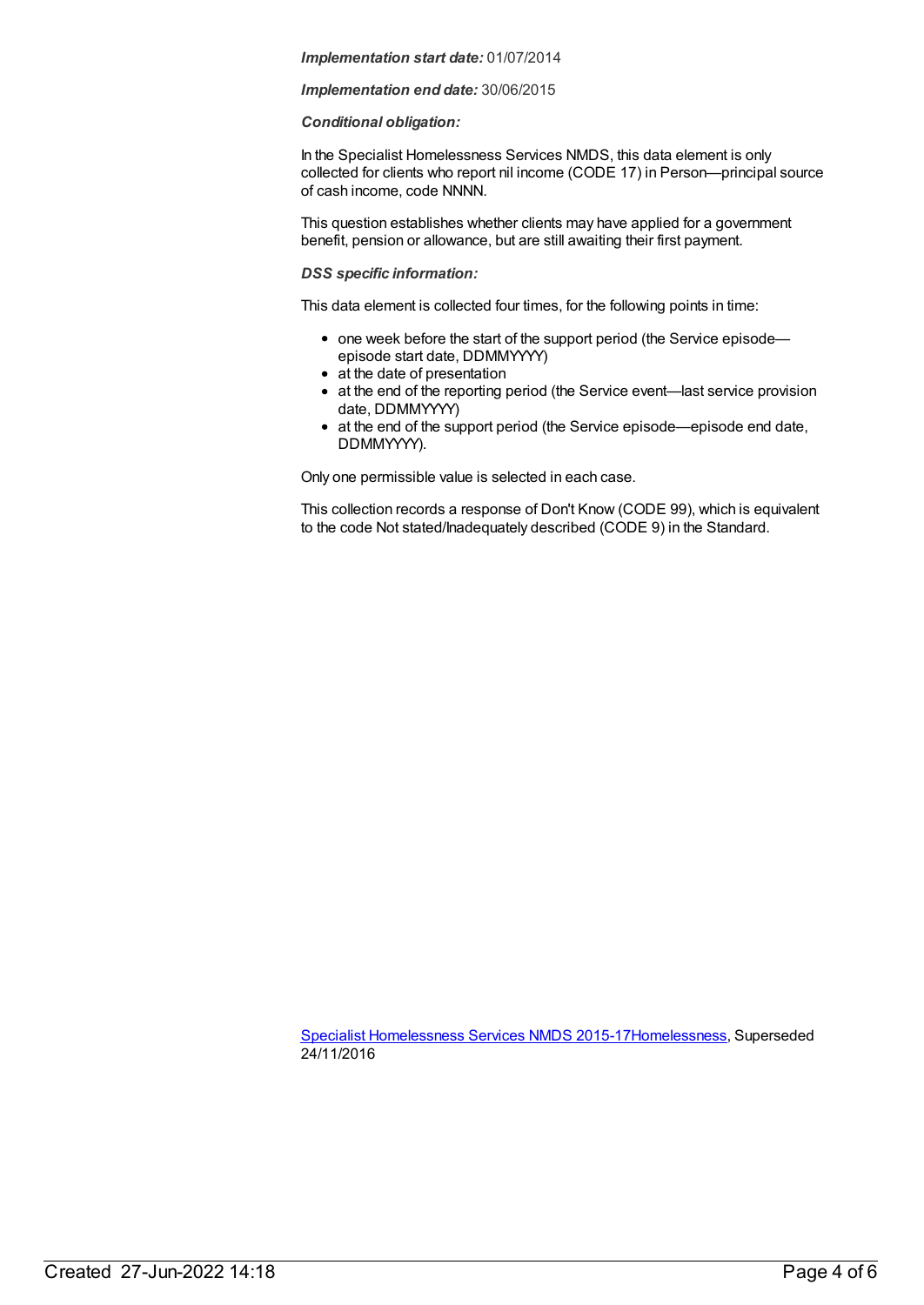#### *Implementation end date:* 30/06/2017

#### *Conditional obligation:*

In the Specialist Homelessness Services NMDS, this data element is only collected for clients who report nil income (CODE 17) in Person—principal source of cash income, code NNNN.

This question establishes whether clients may have applied for a government benefit, pension or allowance, but are still awaiting their first payment.

#### *DSS specific information:*

This data element is collected four times, for the following points in time:

- one week before the start of the support period (the Service episodeepisode start date, DDMMYYYY)
- at the date of presentation
- at the end of the reporting period (the Service event—last service provision date, DDMMYYYY)
- at the end of the support period (the Service episode—episode end date, DDMMYYYY).

Only one permissible value is selected in each case.

This collection records a response of Don't Know (CODE 99), which is equivalent to the code Not stated/Inadequately described (CODE 9) in the Standard.

Specialist [Homelessness](https://meteor.aihw.gov.au/content/650006) Services NMDS 2017-1[9Homelessness](https://meteor.aihw.gov.au/RegistrationAuthority/14), Superseded 10/08/2018